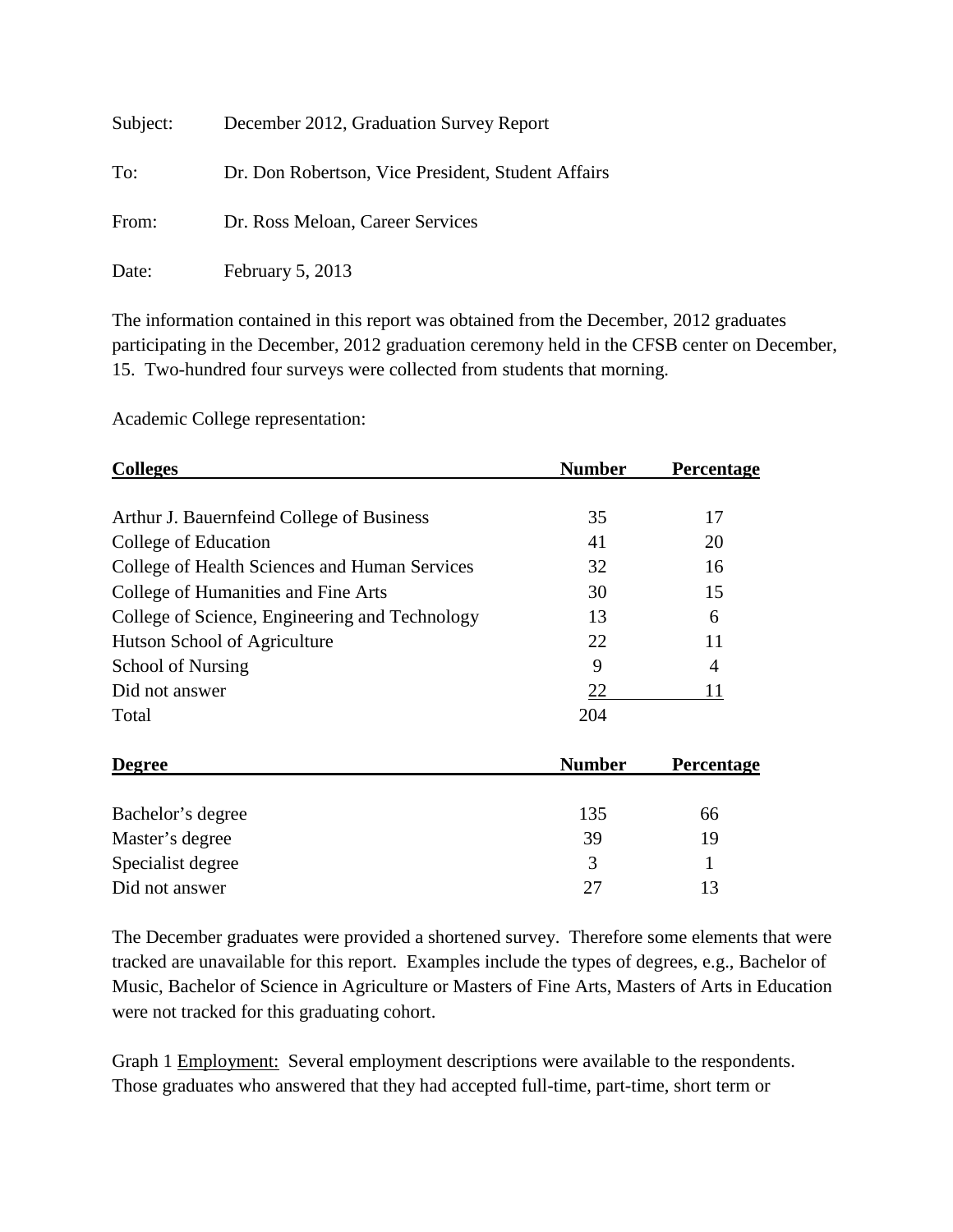continuing employment along with those indicating that they were self-employed were counted as employed. A total of one-hundred and six or fifty-two percent of those responding were counted as employed:



A list of companies, locations and job titles is provided in the appendix of this report.

Average salary and signing bonus: The students were asked to provide their annual salary. In addition, the survey also asked if a signing bonus was offered and if so the amount. Forty-nine students provided this information. Two reported an hourly wage which was re-calculated to an annual salary. The average salary was \$40,896.16. The range of salaries was \$86,500.00 to \$6,000.00. The May, 2012 survey found an average salary of \$38,371.27.

There were only two signing bonuses for the December graduates compared to eight for the May, 2012 graduates. Those two signing bonuses were \$1,000.00 and \$6,000.00.

Graph 2A Internship: The survey asked two questions related to students participation in experiential learning opportunities. The first question asked if students participated in an internship while they were attending Murray State. The second question asked if they participated in an academically required on/off-campus experiential education opportunity.

Ninety-seven or forty-seven percent of the total number of respondents indicated that they had participated in an internship.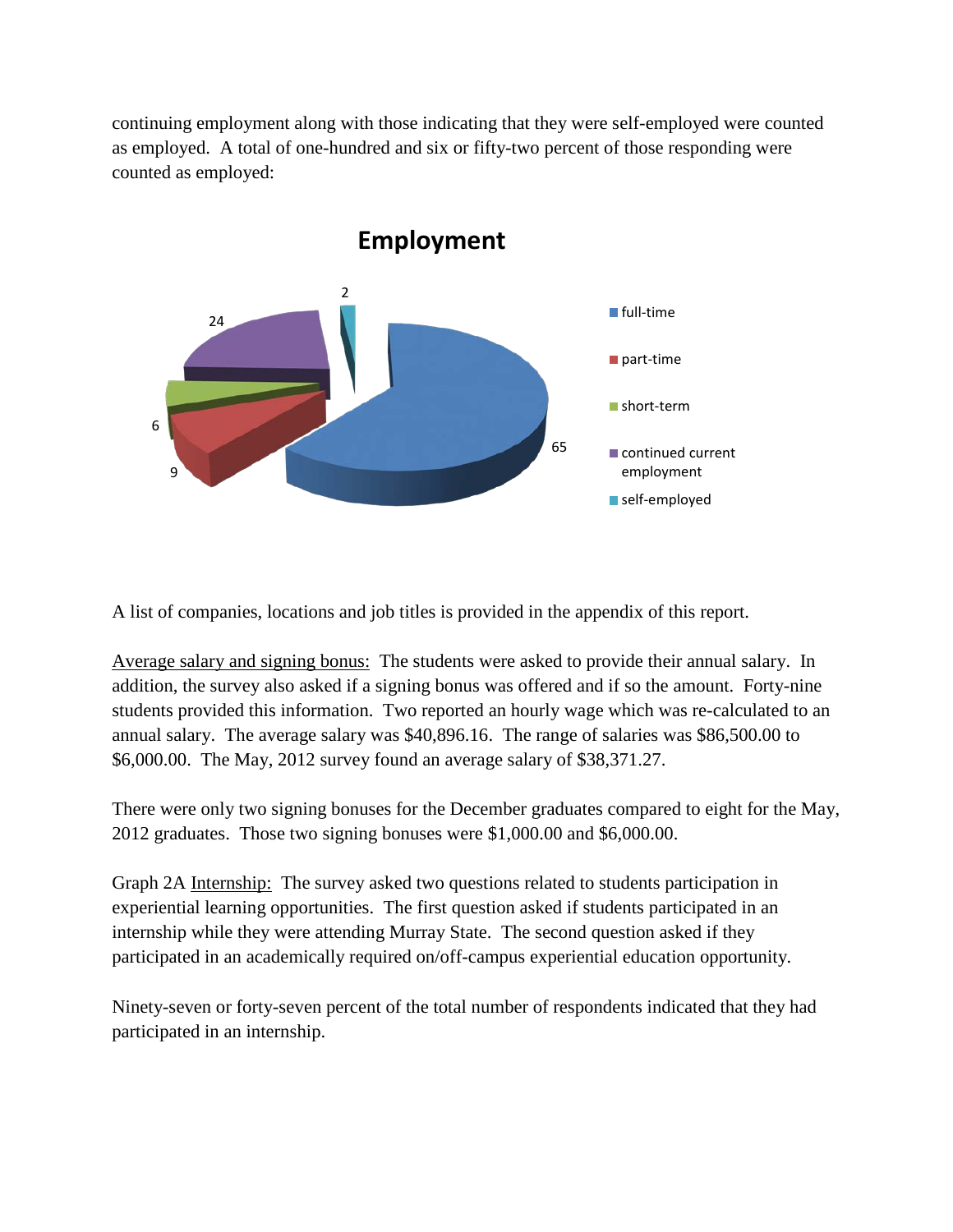# **Internship participation**



Graph 3 Job related to academic preparation:



Graph 4 Graduate school: The following graph shows the number of students who are already planning on attending graduate school and those who are seeking graduate school admission.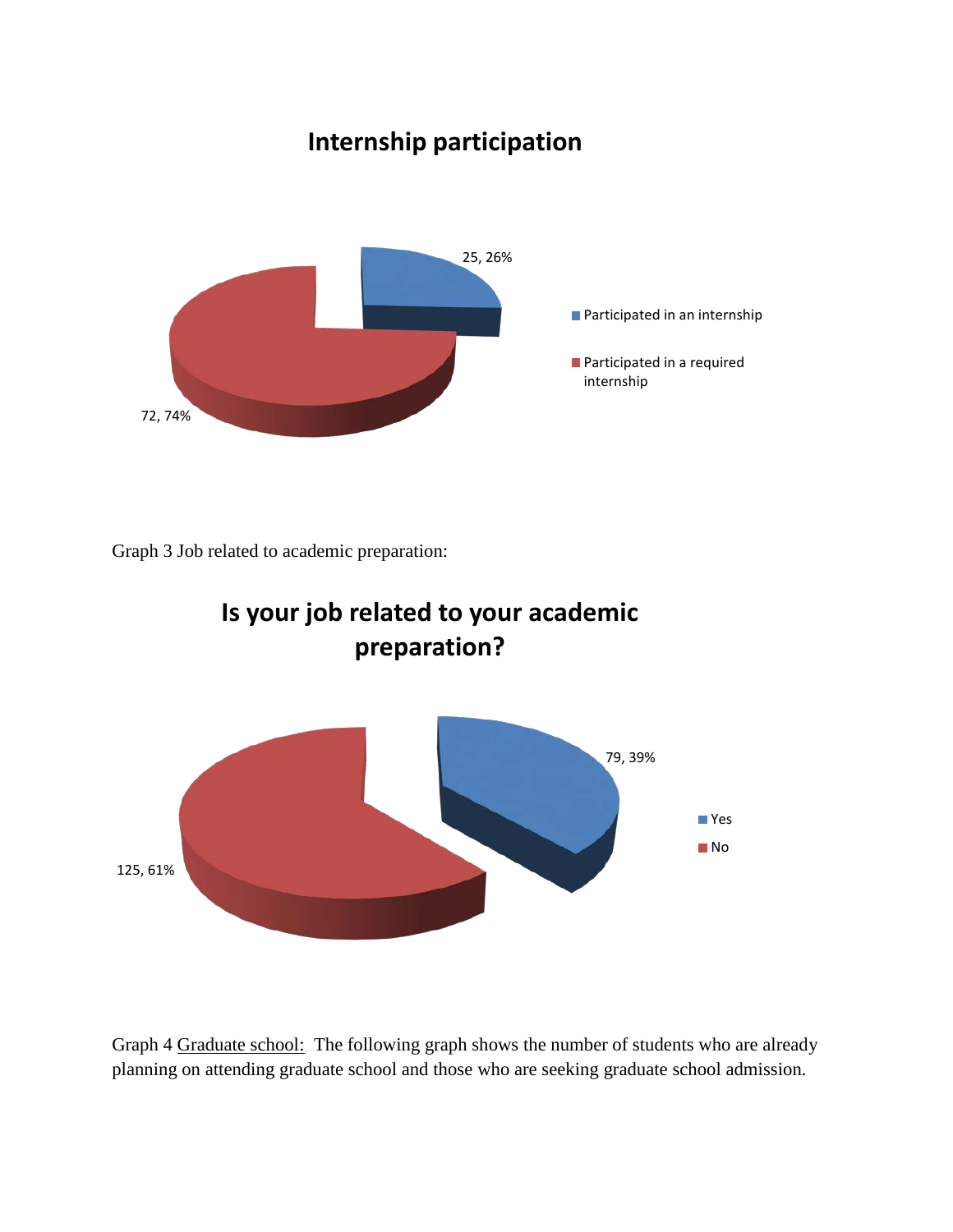### **Graduate school**



A list of graduate schools is provided in the appendix of this document.

This survey asked students if they were pursuing additional coursework, i.e., post-baccalaureate courses, certifications and language study were used as examples. Only four students indicated that they were going to take additional coursework following graduation.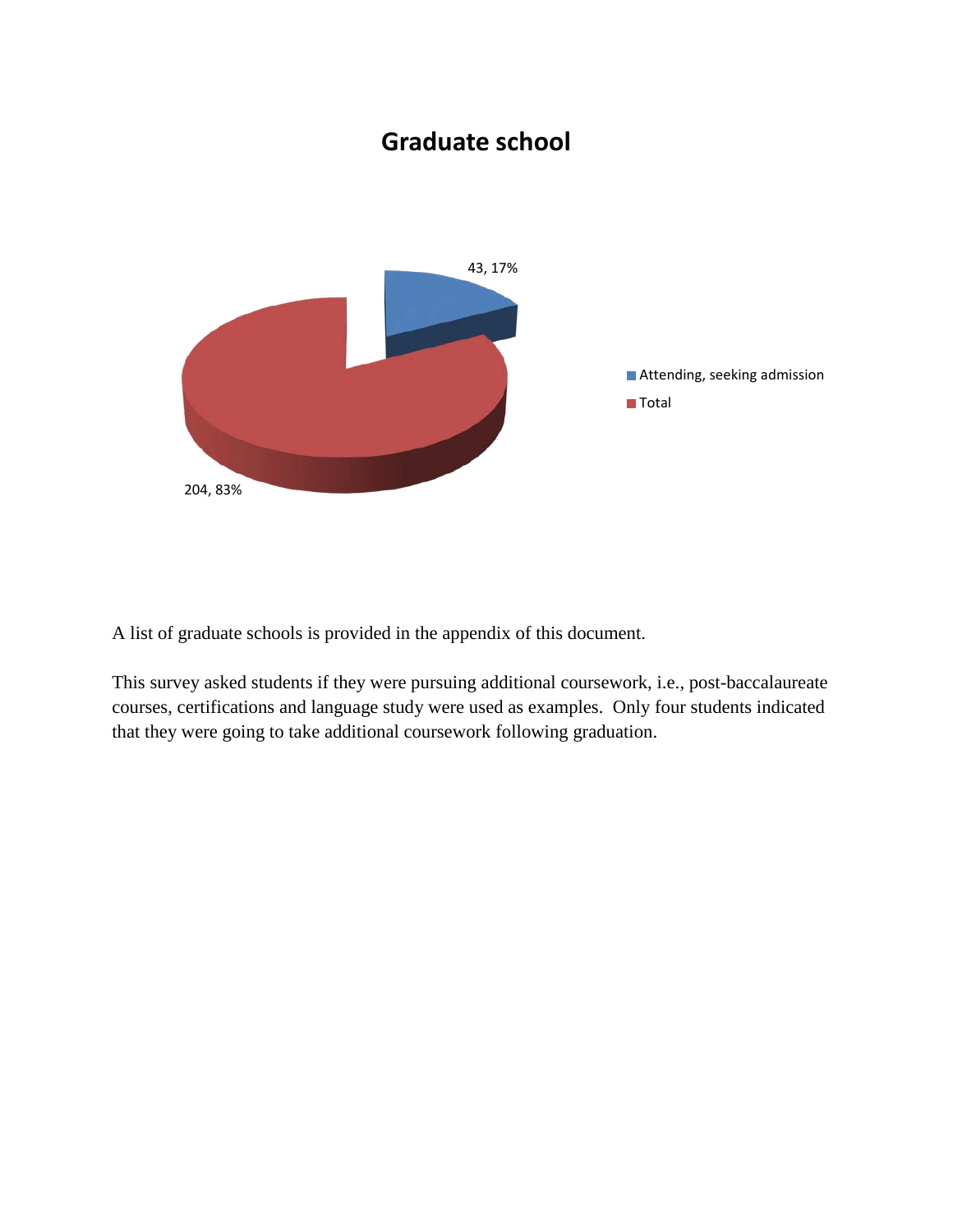## December, 2012 Graduation Report

#### **Appendix A:** Company names, locations, department and job title

| Organization                         | <b>City</b>            | <b>St</b> | <b>Department</b>               | <b>Title</b>                     |
|--------------------------------------|------------------------|-----------|---------------------------------|----------------------------------|
|                                      |                        |           |                                 | <b>Grain Terminal Operations</b> |
| <b>Archer Daniels Midland</b>        | <b>Montgomery City</b> | <b>MO</b> | Agri Management                 | Manager                          |
| <b>ARK</b>                           | Evansville             | IN        |                                 |                                  |
| Audubon Area Community               |                        |           |                                 |                                  |
| <b>Services</b>                      | Owensboro              | KY        |                                 | <b>Resource FALPA</b>            |
| <b>Berry Plastics</b>                |                        |           |                                 |                                  |
| <b>Binghampton Community Church</b>  | Memphis                | TN        |                                 | <b>Student Minister</b>          |
| <b>Brasfield &amp; Gorrie</b>        | Aiken                  | <b>SC</b> |                                 | Asst. Safety manager             |
| <b>Brasfield &amp; Gorrie</b>        | Columbus               | OH        |                                 | Safety Manager                   |
| <b>Briggs and Stratton</b>           | McDonough              | GA        | Assembly                        | Area Manager                     |
| Caterpillar Inc.                     | Peoria                 | IL        | IT                              | IT analyst                       |
|                                      |                        |           | <b>Environmental Management</b> |                                  |
| Chevron                              | Houston                | <b>TX</b> | Company                         | Project Manager                  |
| Chevron                              | Houston                | ТX        | Safety                          | <b>Safety Specialist</b>         |
| Chicago Bridge and Iron              | Woodlands              | <b>TX</b> | <b>Steel Plate Structures</b>   |                                  |
| Chicago Bridge and Iron              | Houston                | <b>TX</b> |                                 |                                  |
| Christian County Board of            |                        |           |                                 |                                  |
| Education                            | Hopkinsville           | KY        |                                 | Teacher                          |
| CSI                                  | Elizabethtown          | <b>KY</b> | <b>Nupoint SEG</b>              | Software Engineer                |
| Culvers                              | Murray                 | KY        |                                 | <b>Crew Chief</b>                |
| Culver's                             | Murray                 | <b>KY</b> |                                 | Crew member                      |
| <b>Cumberland Hall Hospital</b>      | Hopkinsville           | <b>KY</b> | <b>Clinical Services</b>        | <b>Child Therapist</b>           |
| <b>Depart of Corrections</b>         | Paducah                | KY        | Probation                       | Investigator                     |
| Don Agro Sciences                    | Indianapolis           | IN        |                                 |                                  |
| Elseview, Inc.                       | Maryland Heights       | <b>MO</b> | Marketing                       | Coordinator                      |
| <b>ESL</b>                           | Murray                 | <b>KY</b> |                                 | <b>ESL</b> instructor            |
| Exel Inc.                            | Eddyville              | KY        | Quality control                 | Lab Tech                         |
| <b>Food Giant</b>                    | Murray                 |           |                                 | Produce                          |
| <b>Four Rivers Behavioral Health</b> | Murray                 | KY        |                                 | <b>Clinical Practitioner</b>     |
| <b>Fulton Ind Schools</b>            | Fulton                 | KY        |                                 | Teacher                          |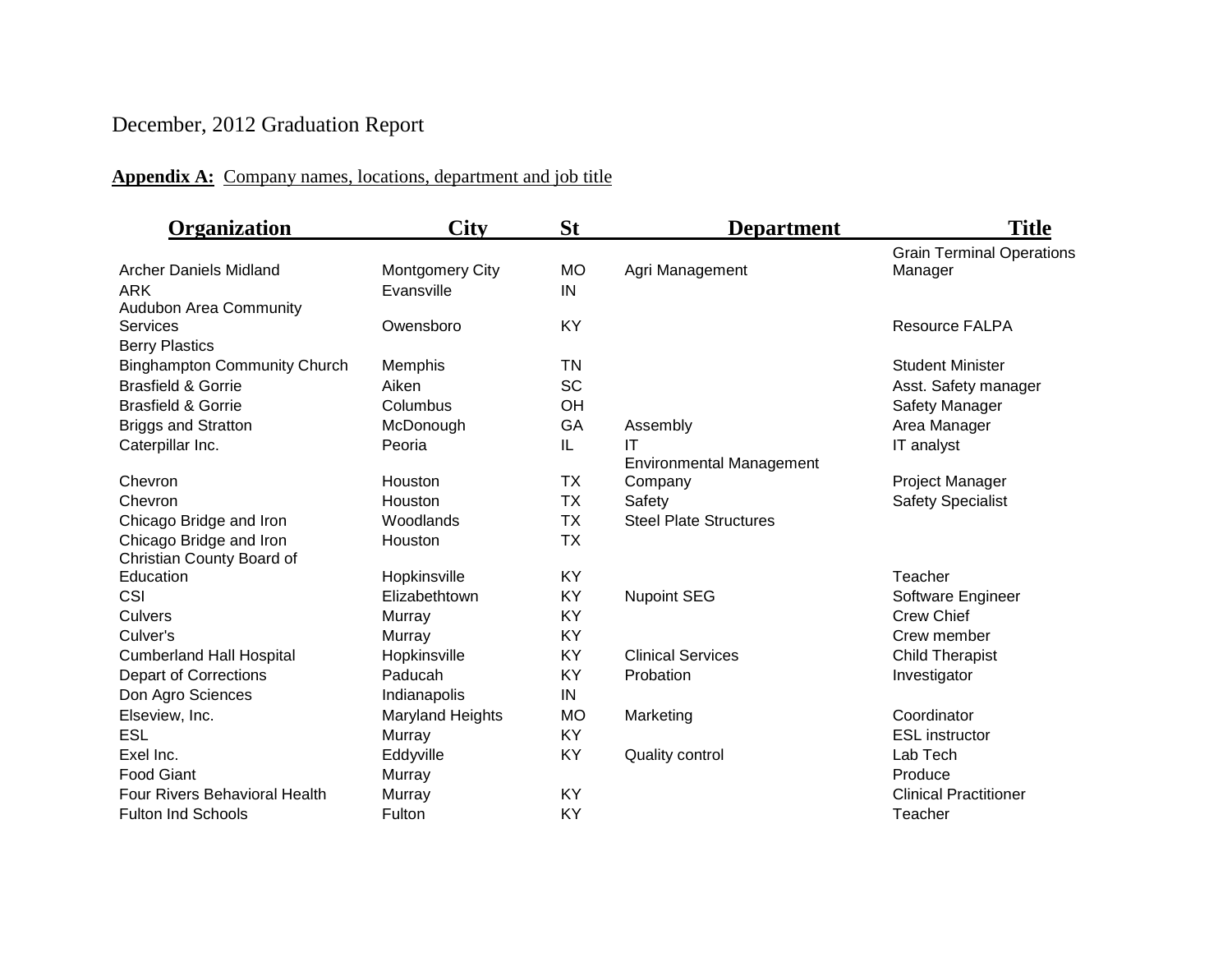| Gerdau                           | <b>Calvert City</b>  | KY        | <b>OSH</b>             | Safety Manager        |
|----------------------------------|----------------------|-----------|------------------------|-----------------------|
| <b>Glisson Winery</b>            | Paducah              | KY        |                        | <b>Sales</b>          |
| Gourmet Your Way LLC             | Jackson              | <b>TN</b> | Catering               | Manager               |
| Graves County Board of Ed        | Mayfield             | KY        |                        | Teacher               |
| Graves County Board of Education | Mayfield             | KY        |                        | Teacher               |
| Henderson Co. Schools            | Henderson            | KY        | <b>NMS</b>             | <b>LBD Teacher</b>    |
| Heritage Bank                    | Hopkinsville         | KY        |                        | Teller                |
| Honeywell                        | Metropolis           | IL.       |                        | Tech support          |
| <b>Irvington Animal Clinic</b>   | Irvington            | KY        |                        | Vet Tech              |
| <b>JCPenny</b>                   | Hopkinsville         | KY        |                        |                       |
| JD Tuit Management               | Clinton              | KY        |                        | Superintendent        |
| Jefferson County Public Schools  | Louisville           | KY        |                        |                       |
| Jefferson County Public Schools  | Louisville           | KY        |                        |                       |
| Jones Plastics and Engineering   | Louisville           | KY        | Accounting             |                       |
| <b>KPMG</b>                      | Memphis              | <b>TN</b> | Audit                  | <b>Staff</b>          |
| Kroger                           | Frankfort            | KY        |                        | Management            |
| <b>KY ARNC</b>                   | Murray               | KY        |                        |                       |
| Lourdes Hospital                 | Paducah              | KY        | ICU                    | <b>RN</b>             |
| <b>McGarity Flying Service</b>   | Sikeston             | <b>MO</b> |                        |                       |
| <b>McGarity Flying Service</b>   | Sikeston             | <b>MO</b> |                        |                       |
| <b>Medical Center</b>            | <b>Bowling Green</b> | KY        | Med Surg               | <b>RN</b>             |
| <b>MSU HSOA</b>                  | Murray               | KY        | <b>HSOA</b>            | <b>Grad Assistant</b> |
| <b>Muhlenberg County Schools</b> | Greenville           | KY        |                        | Teacher               |
| Murray Ledger and Times          | Murray               | KY        |                        | <b>Staff Writer</b>   |
| Murray State                     | Murray               | KY        |                        |                       |
| <b>Murray State</b>              | Murray               | KY        | <b>Dining Services</b> |                       |
| <b>Murray State</b>              | Murray               | KY        | <b>Human Resources</b> | <b>Admin Assist</b>   |
| Murray State Small Business Dev  | Murray               | KY        |                        | Admin Assist          |
| <b>NAPA Auto Parts</b>           | Wickliffe            | KY        |                        | Counter sales         |
| National Wild Turkey Education   |                      |           | <b>Field Staff</b>     |                       |
| Northwestern Mutual              | Paducah              | KY        |                        |                       |
| O'Charley's                      | Paducah              | KY        |                        |                       |
| Paducah City Schools             | Paducah              | KY        | <b>Head Start</b>      | Teacher               |
| Paducah Independent Schools      | Paducah              | KY        |                        |                       |
| Parkes Companies                 | Franklin             | <b>TN</b> | Site Development       | Asst. Project manager |
| Parkway Regional Hospital        | Fulton               | KY        | Case Management        | <b>RN</b>             |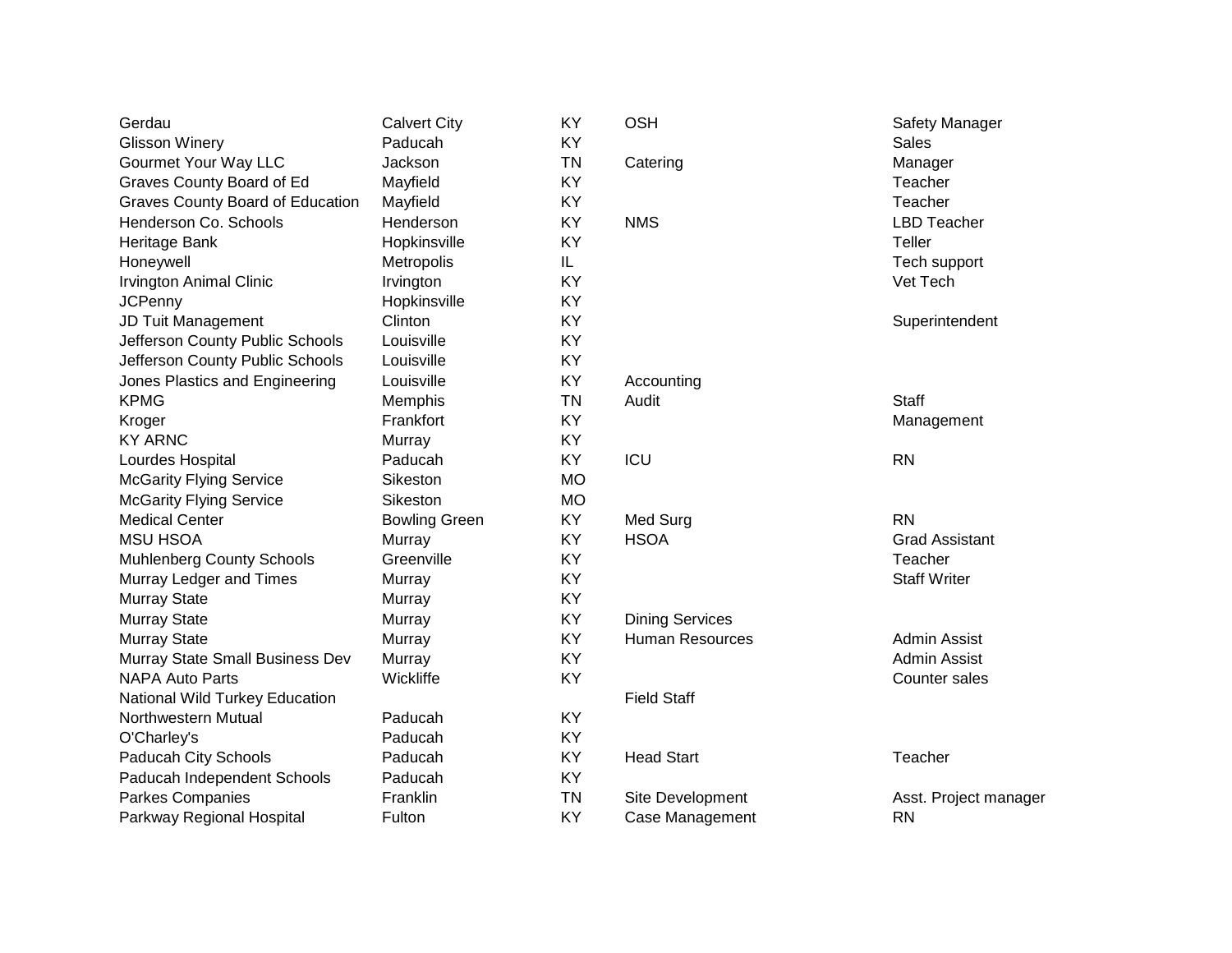| <b>Sds and Shears Grooming</b>     | Murray            | <b>KY</b> |                       |                            |
|------------------------------------|-------------------|-----------|-----------------------|----------------------------|
| <b>Shawnee Community College</b>   | <b>Metropolis</b> | IL        | <b>Adult Educator</b> | <b>GED Teacher</b>         |
| <b>Sherwin Williams</b>            | Paducah           | KY        | Manager trainee       | Asst. Store Manager        |
| Shogun                             | Murray            | KY        |                       | Waitress                   |
| Slayden Farms                      | Clinton           | <b>KY</b> |                       | Farmer                     |
| Spencer County School Dist.        | Taylorsville      | KY        |                       |                            |
| <b>State Farm</b>                  | Paducah           | <b>KY</b> |                       | Agent                      |
| <b>SWECO</b>                       | Florence          | KY        |                       | <b>Mechanical Engineer</b> |
| <b>Turner Construction</b>         |                   |           |                       | Asst. Safety Supervisor    |
| University of Louisville Hospital  | Louisville        | KY        | Neuro ICU             | <b>RN</b>                  |
| <b>UPS</b>                         | Louisville        | KY        | Process Improvement   | <b>COOP</b>                |
| US Air Force                       |                   |           |                       | <b>Survival Specialist</b> |
| <b>US Bank</b>                     | Hopkinsville      | <b>KY</b> |                       |                            |
| Western Baptist Hospital           | Paducah           | KY        | <b>NICU</b>           | <b>RN</b>                  |
| Western Baptist Hospital           | Paducah           | <b>KY</b> | Emergency Dept.       | <b>RN</b>                  |
| <b>WKCTS and Lourdes Home Care</b> | Paducah           | KY        |                       | Instructor                 |

#### **Appendix B:** Graduate schools and degrees

| <b>Graduate School</b> | <b>Degree</b>         | <b>Field</b> |
|------------------------|-----------------------|--------------|
| ?                      | Neuroscience          |              |
| <b>Kentucky State</b>  | TESOL                 |              |
| Murray State           | Agronomy              |              |
| <b>Murray State</b>    | MBA                   |              |
| Murray State           | Biology               |              |
| <b>Murray State</b>    | School Counseling     |              |
| Murray State           | TESOL                 |              |
| <b>Murray State</b>    | History               |              |
|                        | Human Development and |              |
| Murray State           | Learning              |              |
| Murray State           | MBA                   |              |
| <b>Murray State</b>    | Agri Ed               |              |
| <b>Murray State</b>    | History               |              |
|                        |                       |              |